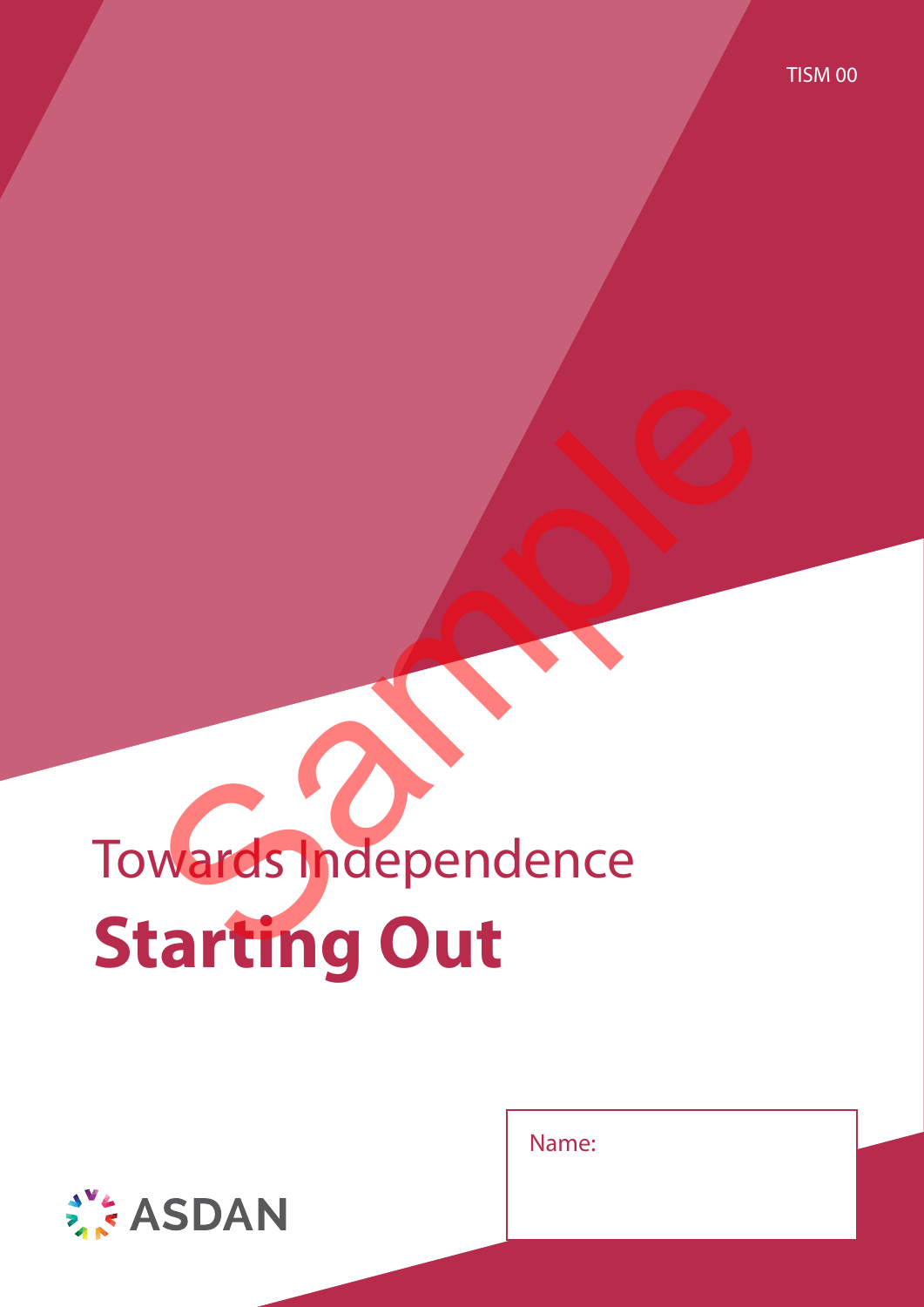# **Contents**

| Welcome                                                                                 |    |  |  |  |  |
|-----------------------------------------------------------------------------------------|----|--|--|--|--|
| <b>Tutor Notes</b>                                                                      |    |  |  |  |  |
| <b>Centre Details</b>                                                                   |    |  |  |  |  |
| <b>One-Page Profile</b>                                                                 |    |  |  |  |  |
| <b>Skills Pages</b>                                                                     |    |  |  |  |  |
| <b>Communication Skills</b>                                                             | 8  |  |  |  |  |
| <b>Numeracy Skills</b><br>$\bullet$                                                     | 9  |  |  |  |  |
| <b>Independent Living Skills</b>                                                        | 10 |  |  |  |  |
| <b>Work-related Skills</b>                                                              | 11 |  |  |  |  |
| <b>Hobbies and Interests</b><br>$\bullet$                                               | 12 |  |  |  |  |
| <b>Other Skills</b>                                                                     | 15 |  |  |  |  |
| <b>Module Plan</b>                                                                      |    |  |  |  |  |
| Learner Plan<br>17                                                                      |    |  |  |  |  |
| <b>Summative Achievement Record</b><br>18                                               |    |  |  |  |  |
|                                                                                         |    |  |  |  |  |
| This module has been developed as the result of collaborative work between ASDAN and    |    |  |  |  |  |
| prostitioners delivering the Tewerds Independence programme. Our thenks go to all these |    |  |  |  |  |

This module has been developed as the result of collaborative work between ASDAN and practitioners delivering the Towards Independence programme. Our thanks go to all those who contributed to the development of these materials.

#### DISCLAIMER:

Personal information, photographs and videos of students and staff are classed as personal data under the terms of the Data Protection Act 1998. The use of such information as portfolio evidence for ASDAN Programmes or Qualifications will require centres to obtain consent from students, parents and carers. ASDAN does not pass on, or use in any way, materials provided by centres, unless given permission to do so for publicity or training purposes.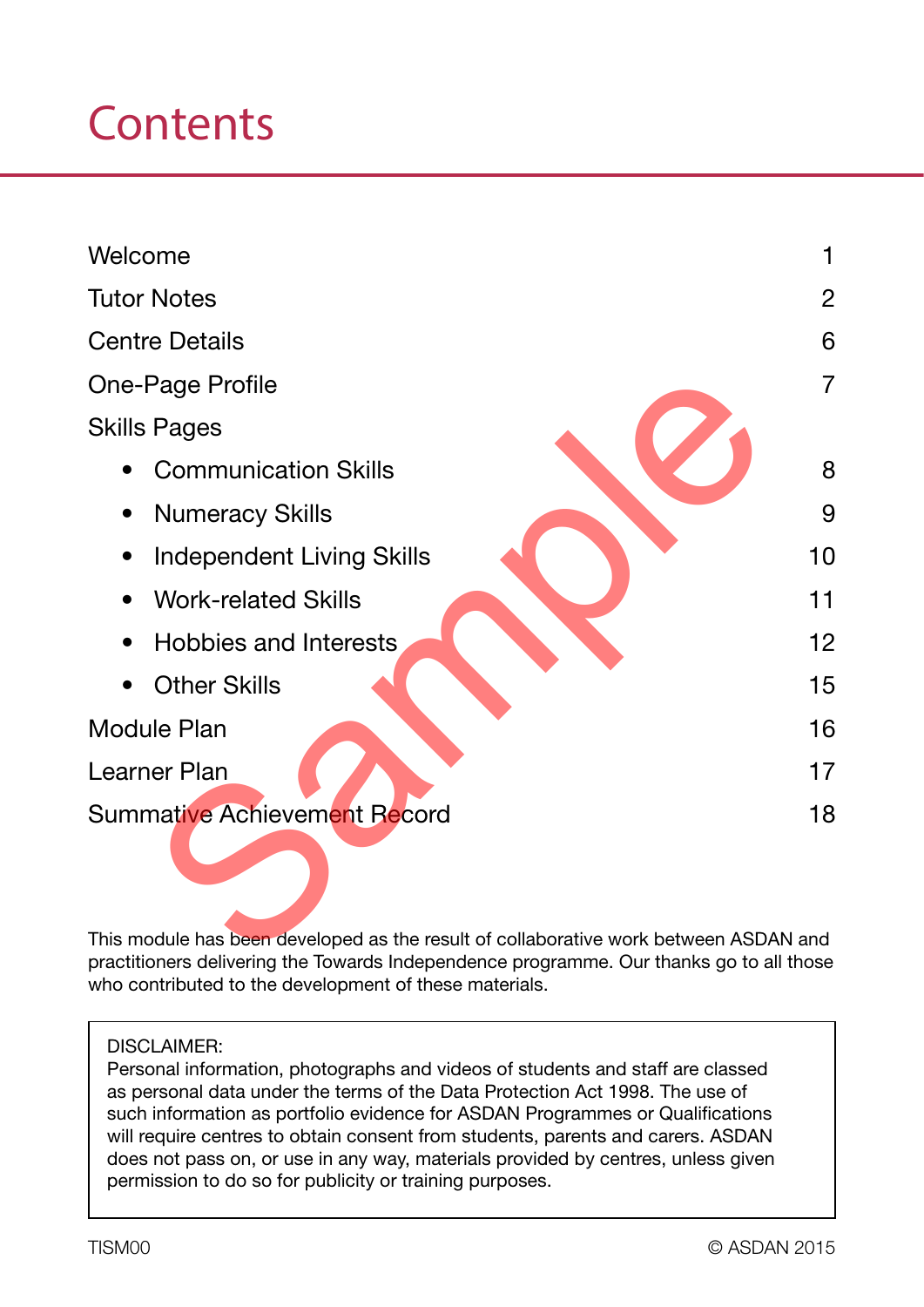This booklet is called Starting Out and everyone following the Towards Independence programme must have one.

You can work with your tutor to fill in your Centre Details (page 6) and One-Page Profile (page 7).

Starting Out will show your learning goals (targets) and it will show the first Towards Independence module(s) you will follow.

To help you to think about your learning goals, you and your tutor may find it useful to show the things you like doing and things you would like to try by completing the activity boxes on pages 8–15.

Before you start doing your first Towards Independence module, it is important that your tutor completes the Module Plan on page 16 in this booklet. You can help your tutor with this.

You can choose to complete your Learner Plan on page 17 by using module pictures provided by your tutor.

The back pages of your **Starting Out** booklet are for your tutor to complete and they will provide a record (summary) of all your achievements while undertaking your chosen Towards Independence modules. ing Out will show your learning goals (targets) and it will<br>star Towards Independence module(s) you will follow.<br>Ip you to think about your learning goals, you and your tu<br>ind it useful to show the things you like doing an

#### Good luck in completing the Towards Independence modules!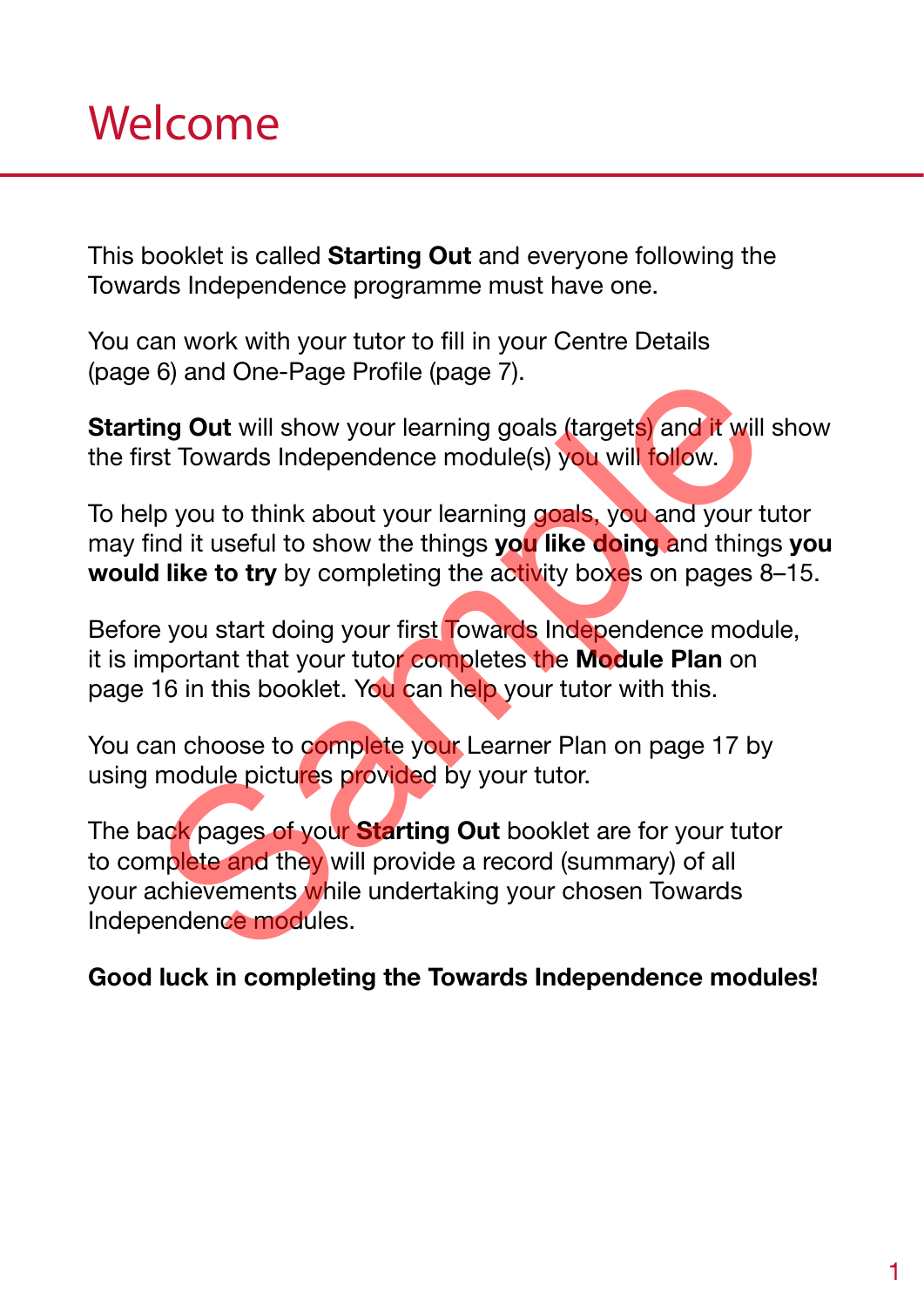# Tutor Notes

#### Using the Starting Out booklet

- All learners following the Towards Independence programme must have a Starting Out booklet.
- The Starting Out booklet must be presented with all modules
- submitted for external moderation.

Starting Out is used to:

- identify the first Towards Independence module(s) that the learner will follow to develop the skills that have been identified as learning goals (targets). Tutors will do this by completing the Module Plan (page 16)
- track and record the learner's achievements while undertaking Towards Independence modules. Tutors will do this by completing and regularly updating the Summative Achievement Record (pages 18–23). The process of updating these record pages ensures that the Starting Out booklet remains a live document the Starting Out booklet must be presented with all modu<br>
ubmitted for external moderation.<br>
Ing Out is used to:<br>
Infly the first Towards Independence module(s) that the lear<br>
If follow to develop the skills that have been

### Using Starting Out as a stand-alone module (optional)

Tutors may wish to use Starting Out as a certificated module in its own right to help identify learning goals. In addition to the mandatory pages described above, tutors need to complete (with the learner) some of the Skills Pages (pages 8–15) to show the things that the learner likes doing and things they would like to try.

Tutors also need to put together a **portfolio of evidence** to show the learner's participation in the activities. Evidence must be accessible to the learners, e.g. photographs, symbols, pictures, worksheets, witness statements, video or sound recordings, etc.

Note: A Starting Out certificate is not available to centres using the Starting Out booklet primarily as a learner tracking and recording document.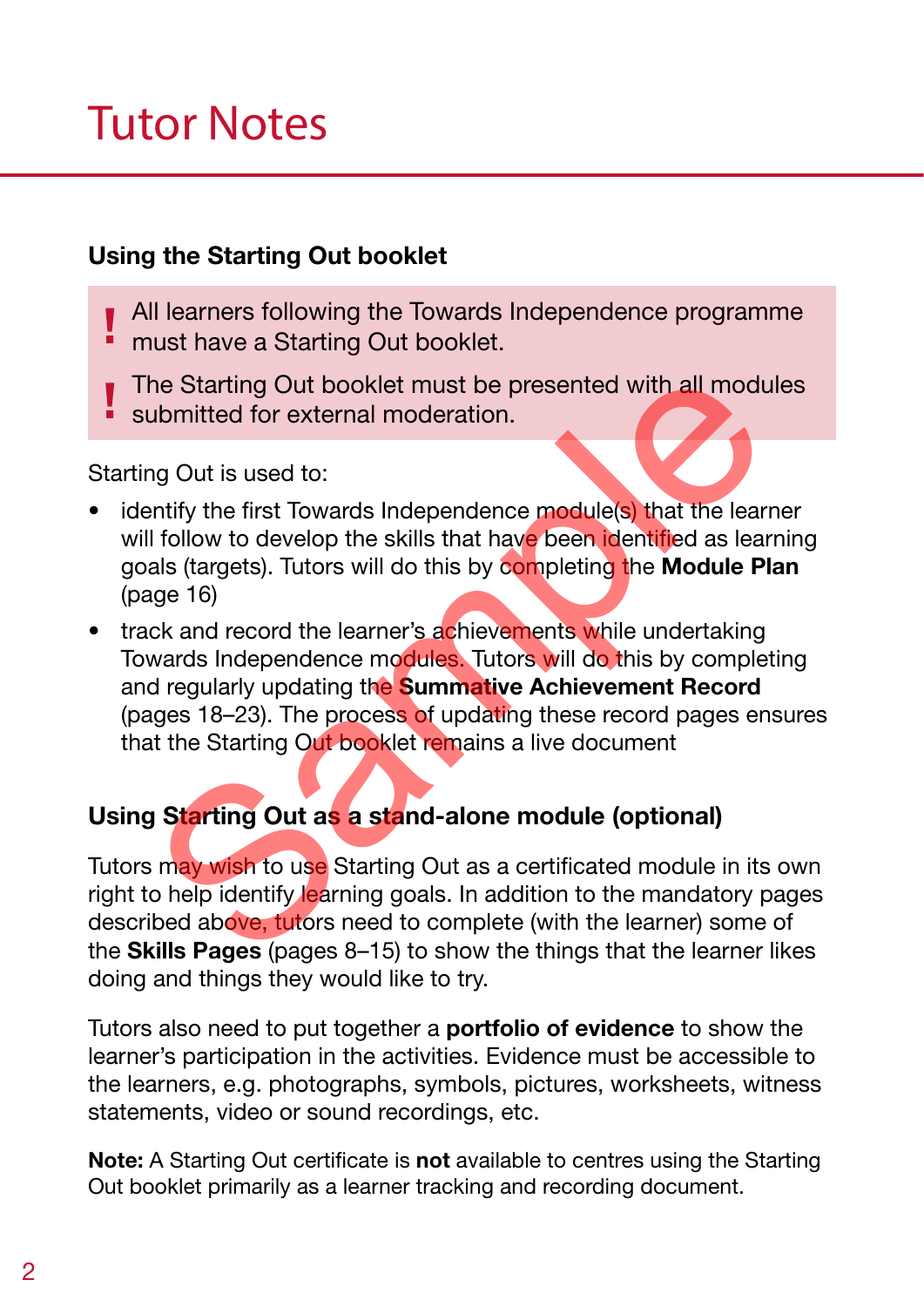# One-Page Profile



In the future, I would like to...

In the future, I would like to...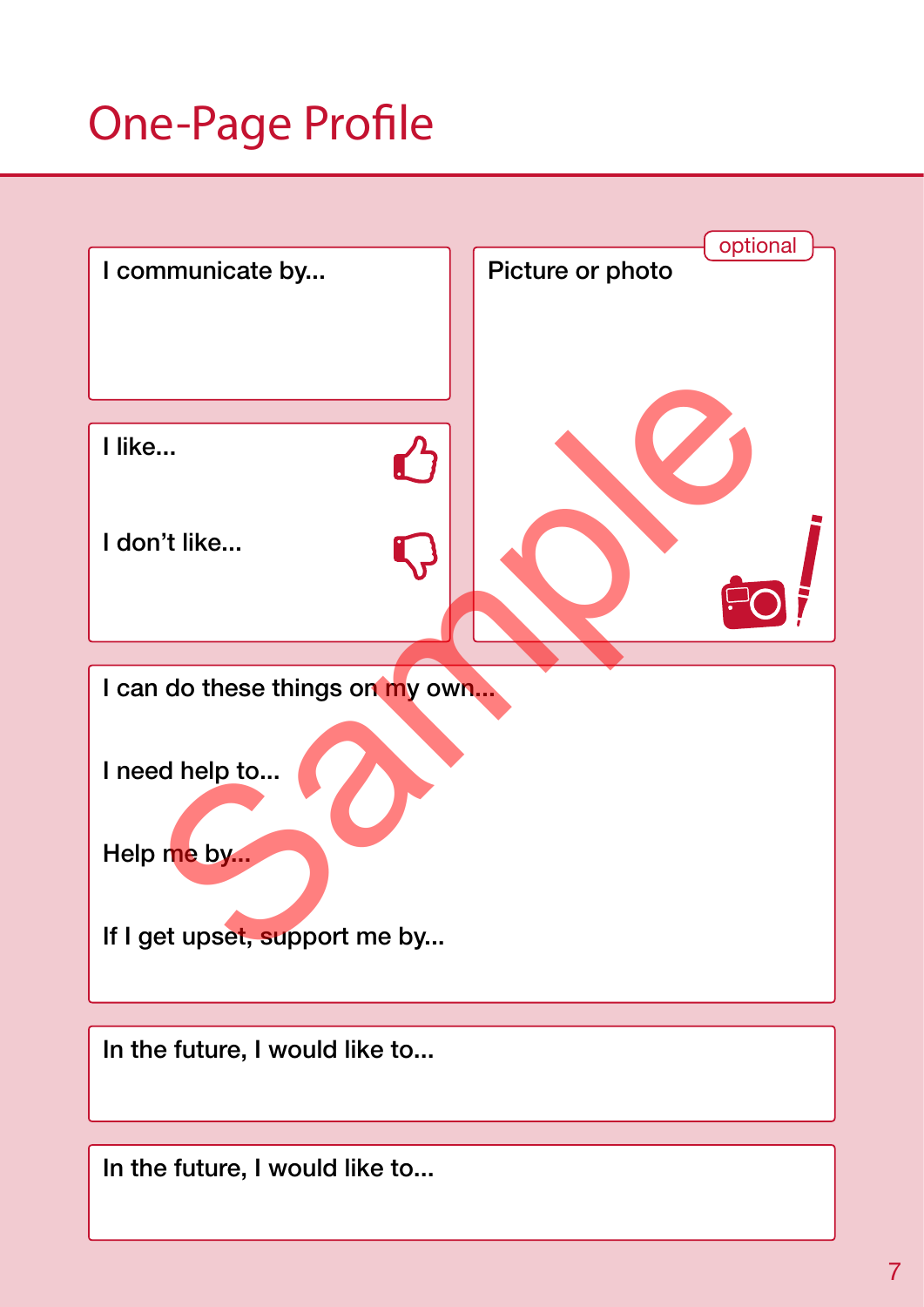## **Communication Skills**

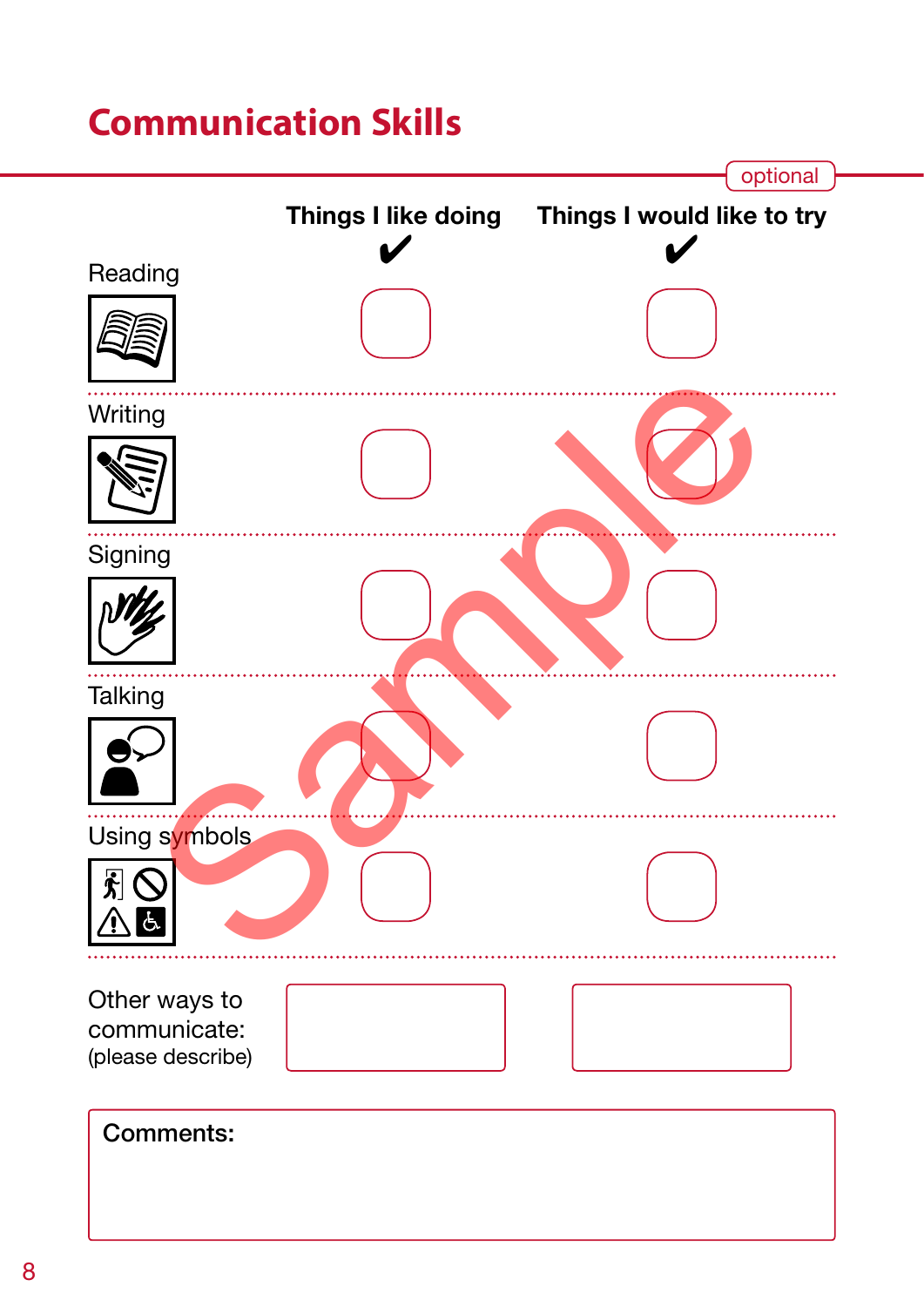# **Independent Living Skills**

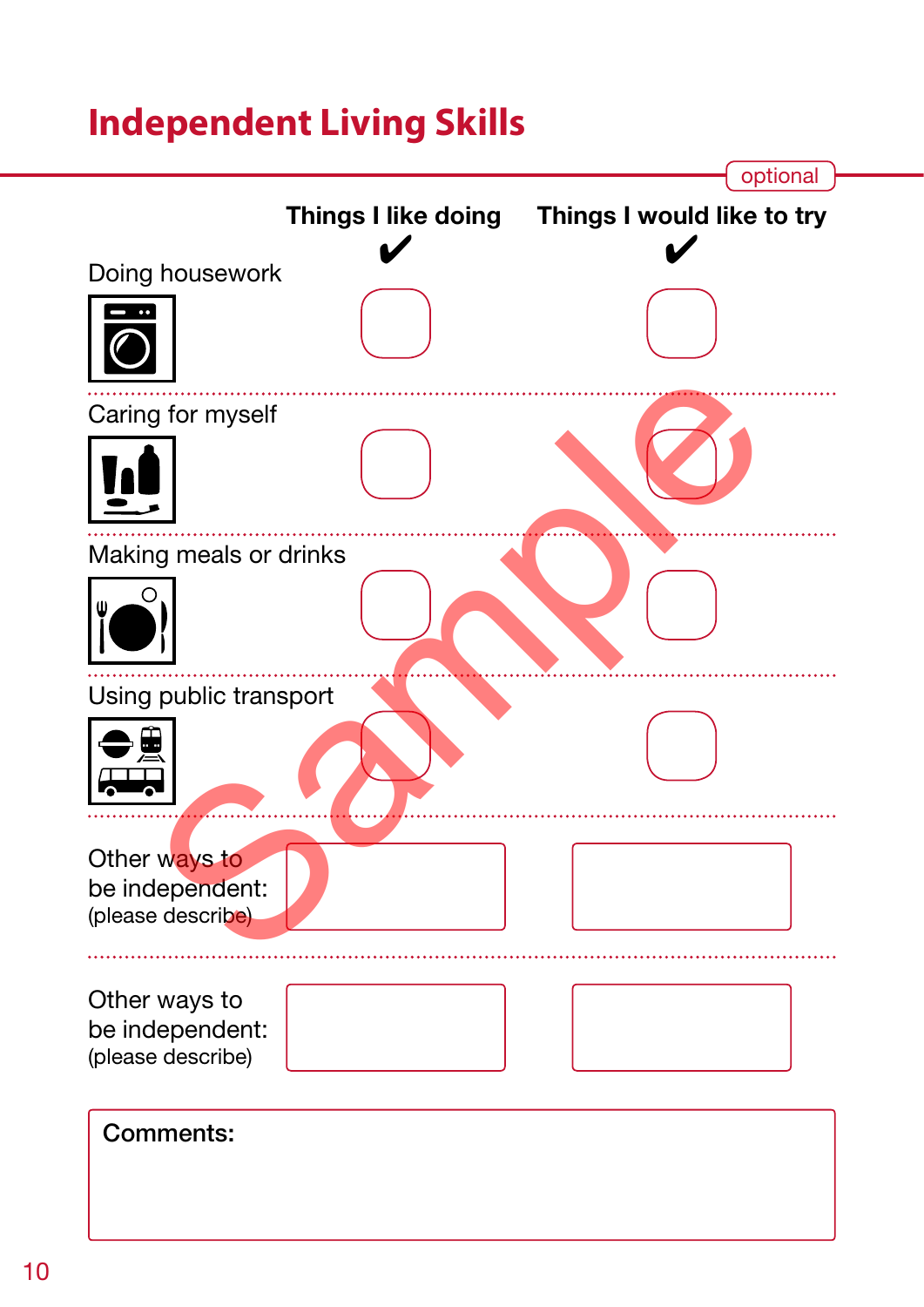## **Hobbies and Interests**

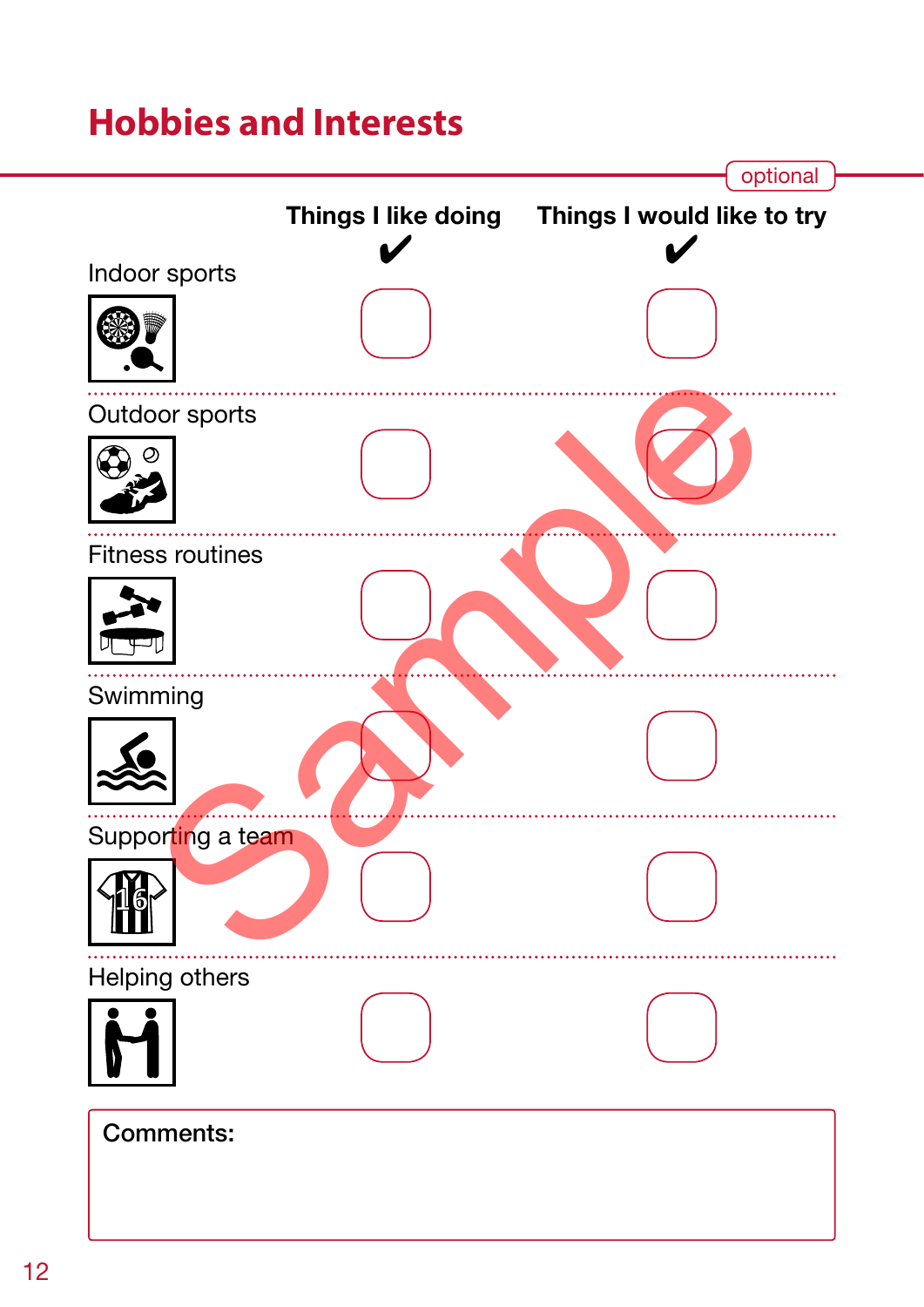## **Hobbies and Interests**

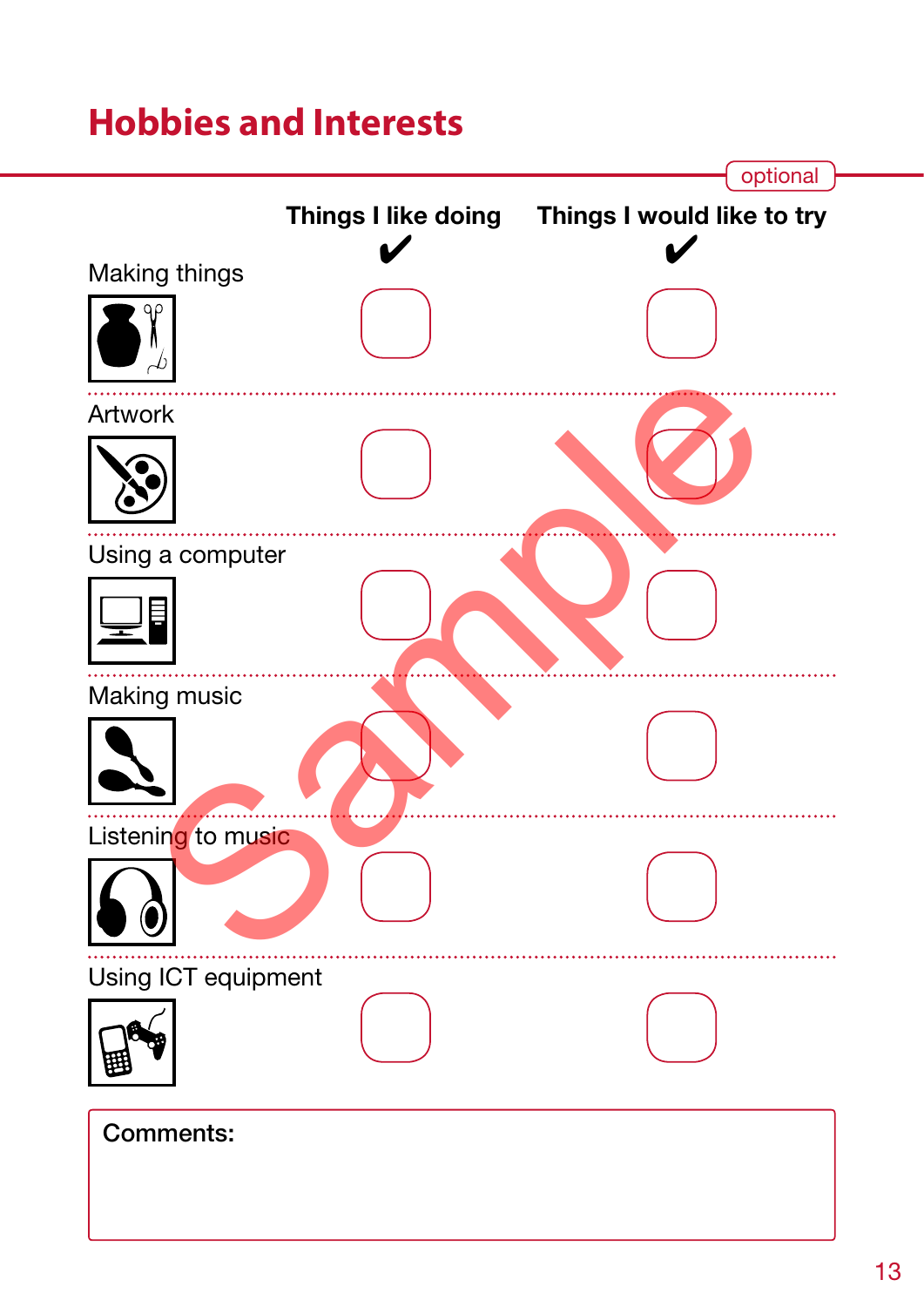## **Other Skills**

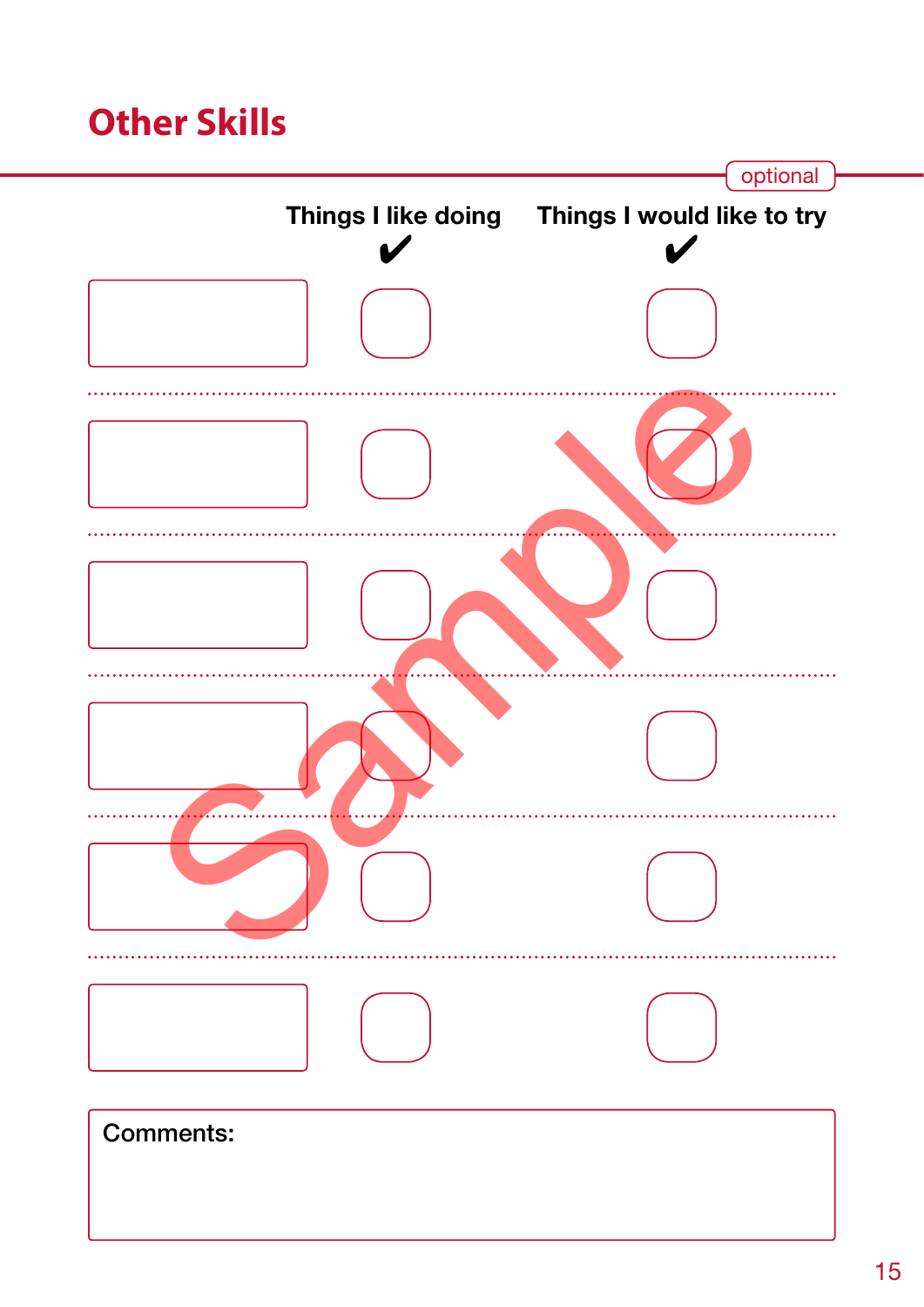

Module Plan (this page must be completed by the tutor/supervisor)  $\mathsf{Mod}$  de  $\mathsf{Pal}$  (this page must be completed by the tutor/supervisor)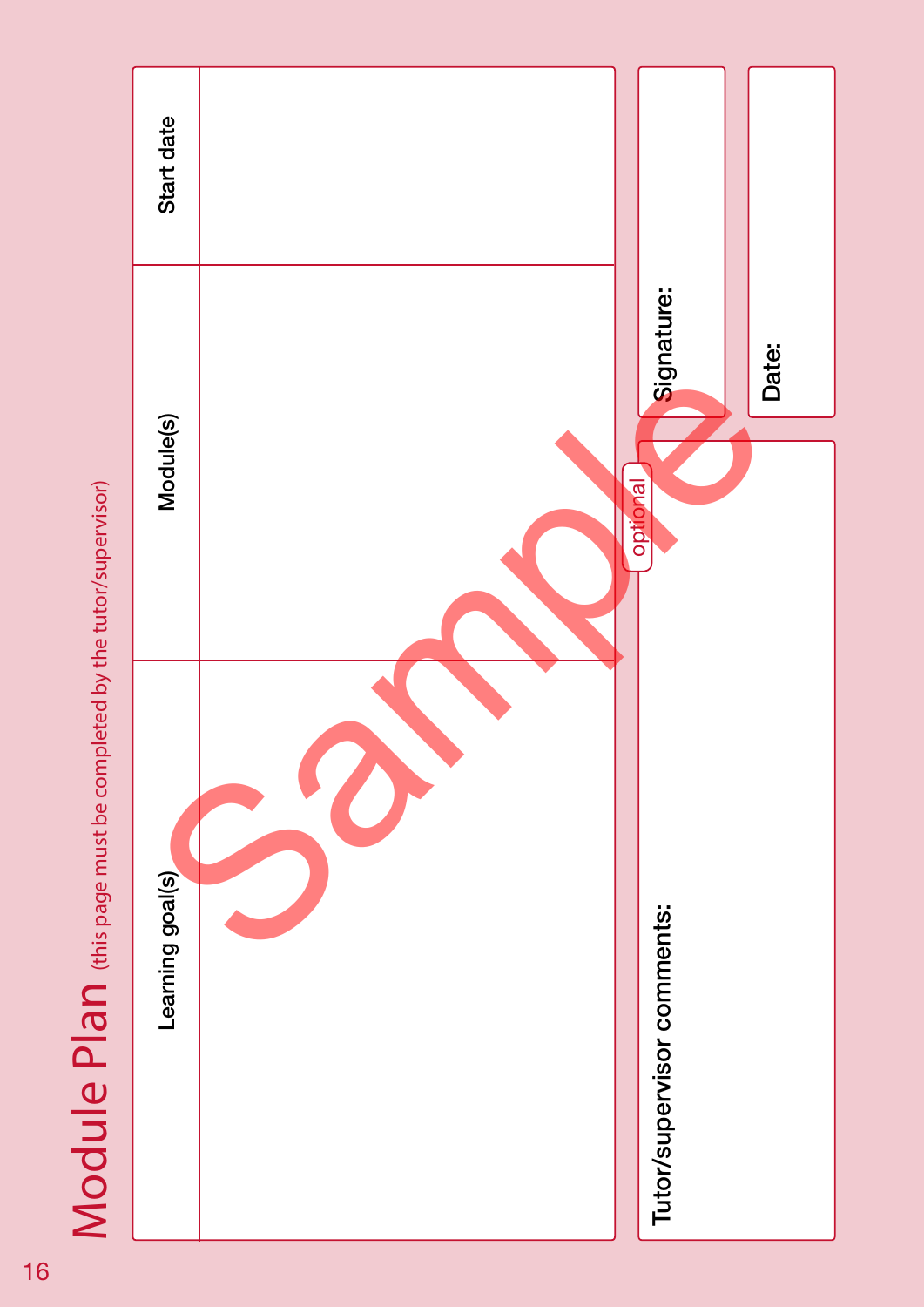|        | Tutor signature     | s. Lawrence                                                                                                                |  |
|--------|---------------------|----------------------------------------------------------------------------------------------------------------------------|--|
| י<br>- | Next steps          | Developing Communication<br>skills Progression<br>Practising independent<br>travel skills<br>Health and safety<br>training |  |
|        | Completion<br>date  | (2.12.15)                                                                                                                  |  |
|        | Level of<br>Support | H                                                                                                                          |  |
|        |                     |                                                                                                                            |  |
|        | Start date          | 15.9.1                                                                                                                     |  |
|        | TI Module           | Developing Communication<br>skills: introduction                                                                           |  |

Summative Achievement Record (this page must be completed by the tutor/supervisor) Summative Achievement Record (this page must be completed by the tutor/supervisor)